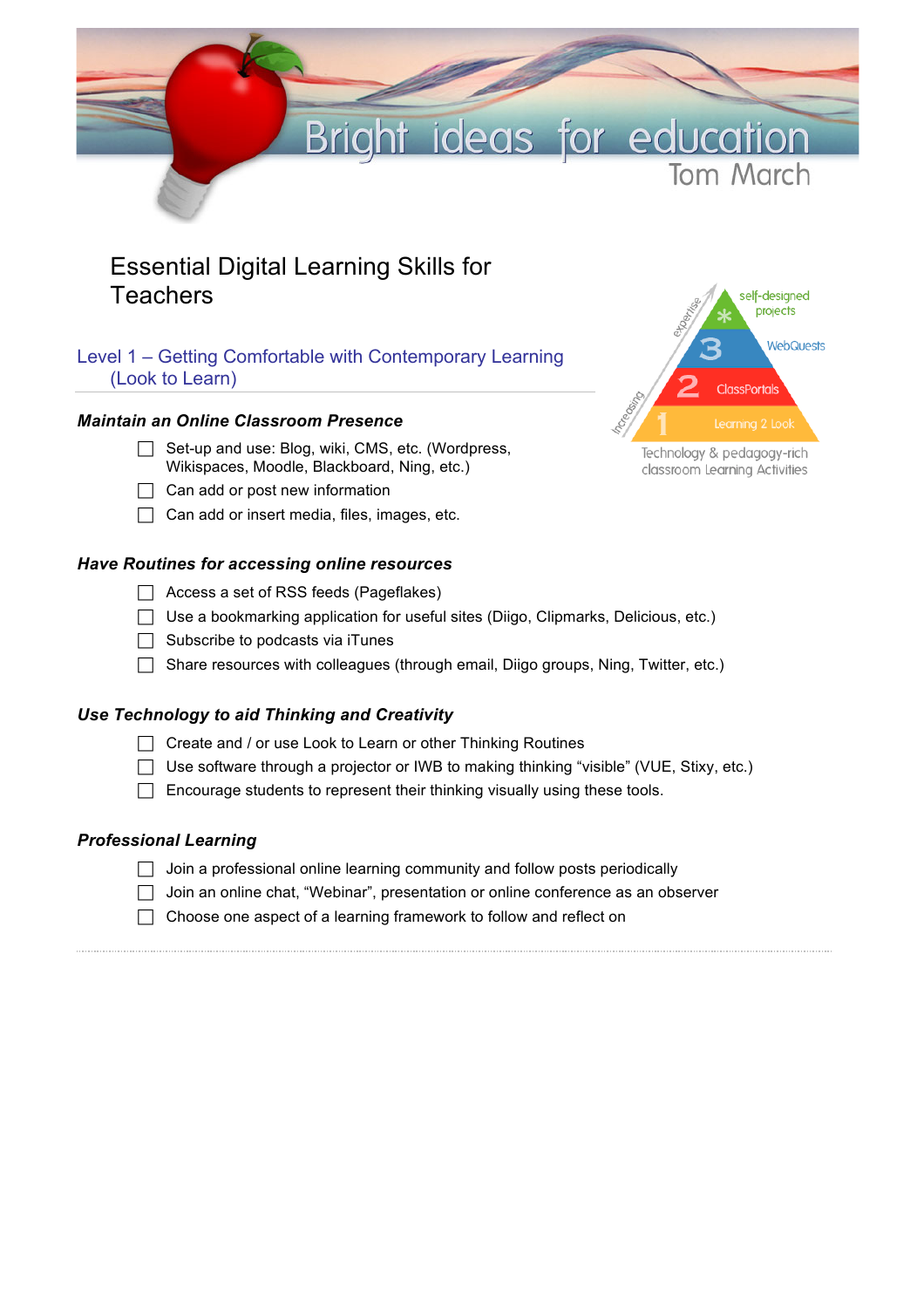# Level 2 – Integrating Contemporary Learning into Classroom Life (Beginning ClassPortals)

#### *Teacher use of the Online Classroom Space*

- $\Box$  Regularly update the online space as an extension of classroom practice
- $\Box$  Draw from online resources (Pageflakes) to enrich learning
- $\Box$  Easily add text, links, images or multimedia to the Web space
- $\Box$  Use categories / tags to organise site content and users

#### *Student use of the Online Classroom Space*

- $\Box$  Students contribute to the online space through comments or adding content
- $\Box$  Students, parents or others access the Web space from outside the school
- $\Box$  Students take on tasks like reviewing RSS feeds and adding bookmarks
- $\Box$  Students may have their own area within the space or have author rights to publish
- $\Box$  Students contribute to social learning networks through tools like Clipmarks, Diigo and Dipity

#### *Promoting student online discussions*

- $\Box$  Create opportunities for students to meaningfully contribute to the space
- $\Box$  Encourage students to share interesting resources with the group

#### *Scaffolding Advanced Thinking*

- $\Box$  Regularly model use of mind-mapping, etc. software to represent topics
- $\Box$  Ask students to lead such modelling sessions
- $\Box$  Experiment with new Visible Thinking software and strategies
- ! Explore cognitive scaffolding tools to prompt higher performance (Exploratree, Decide Already, Thesis Builder, etc.)
- $\Box$  Highlight relationships between current resources and course content
- $\Box$  Use a thematic focus related to subject matter
- $\Box$  Critique resources with students to refine understandings

#### *Participating in online Collaborations or communities*

- $\Box$  Join online projects or partnerships to work with others online
- $\Box$  Identify online locations that share your interests and visit them regularly

#### *Developing Habits of Mind and a Joy in Learning*

- $\Box$  Use the exploration of online resources to focus on a core set of topics or issues
- $\Box$  Encourage students to specialise in aspects of the topics that particularly interest them
- $\Box$  Set up monitoring or tracking approaches that enable long-term data collection or observations
- $\Box$  Overtly integrate use of cognitive terminology into the vocabulary of the classroom
- $\Box$  Consciously support autonomy, competence and group relatedness as students follow interests